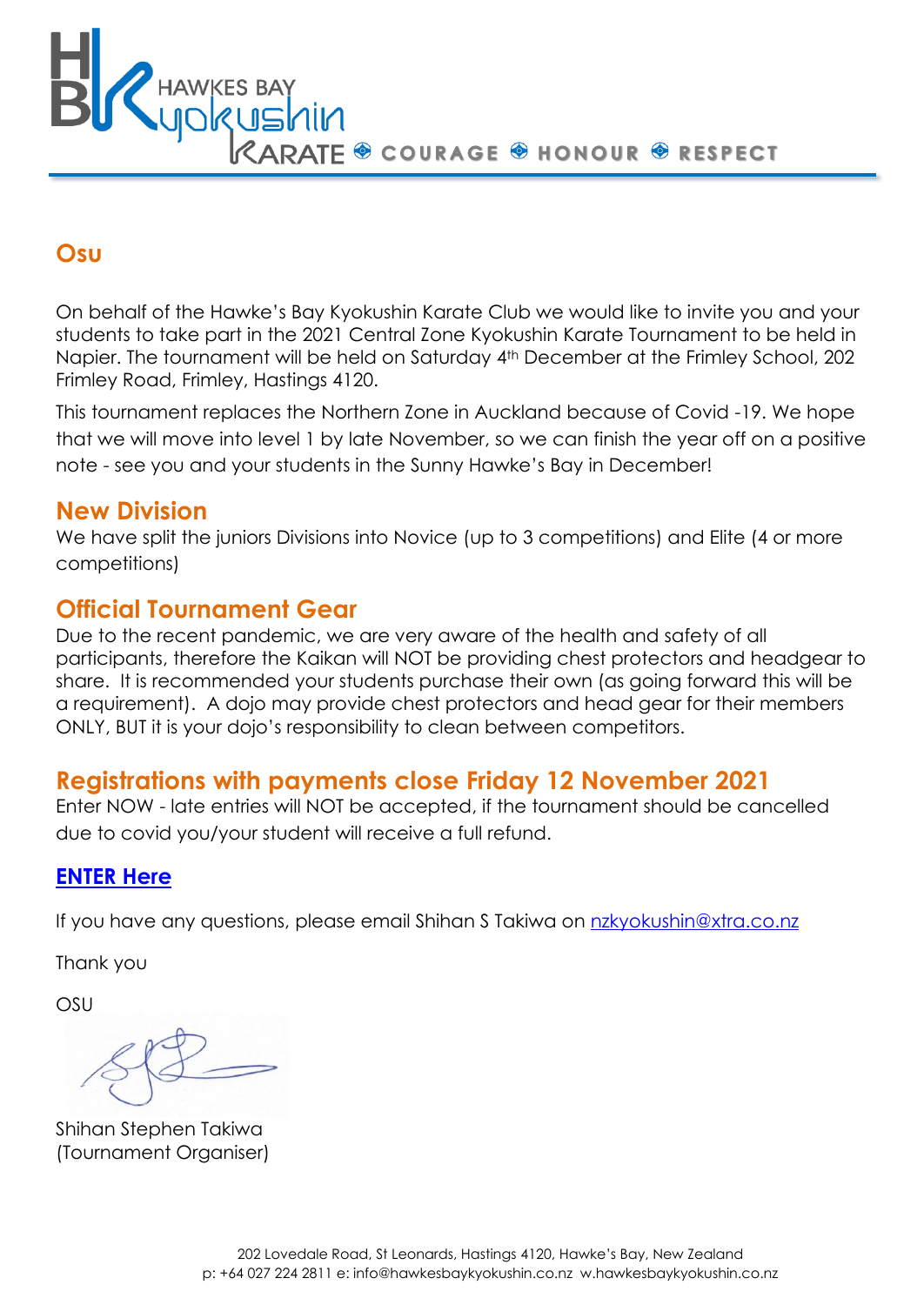A<br>E ® courage ® honour ® respect

# **Age Groups & Weight Divisions**

**HAWKES BAY<br>MORUS**MIM

| <b>Junior Divs</b>       | Senior Divs (18+)                                 | <b>Women's Weight Divs</b> | <b>Men's Weight Divs</b> |
|--------------------------|---------------------------------------------------|----------------------------|--------------------------|
| Novice (up to 3 comps.)  | Novice (<4 comps.)                                | Under 60kg                 | Under 70kg               |
| Elite (4 or more comps.) | Elite $(5+$ comps.)                               | 60-70kg                    | 70-80kg                  |
| Junior Up to 5yrs        | Masters $(35+yrs)$                                | Over 70kg                  | 80-90kg                  |
| Junior 6-7yrs            |                                                   |                            | Over 90kg                |
| Junior 8-9yrs            | <b>Team Kata</b><br>(3-5 members)                 |                            | Individual Kata          |
| Junior 10-11yrs          | JUNIOF (All members MUST be under 18yrs)          |                            | 10-7 kyu                 |
| Junior 12-13yrs          | Senior (Any over 18yrs - team considered Seniors) |                            | $6-4$ kyu                |
| Colt 14-15yrs            |                                                   |                            | $3-1$ kyu                |
| $Colt 16-17yrs$          |                                                   |                            | Black belt               |

We will try to match up all Divisions as best we can, occasionally a competitor may need to be moved up or down a division to best allow weight/height/experience differences. This is to ensure the safety of all participants and to give everyone a fair chance. Unfortunately, there may be times we cannot match a child in which case the Dojo Operator will be contacted, and the situation assessed.

**Draws** The draws and programs will be generated prior to the Tournament; there will be **NO LATE ENTRIES**!

Competitors will be **FINED** for failing to turn up and/or for entering into the wrong division. (Explained in depth in Tournament Rules)

| <b>Safety</b>     | ALL Competitors MUST have their OWN OFFICIAL TOURNAMENT GEAR<br>See Official NZ Tournament Gear List (attached at the end)                                                                                                                                                                                                              |                                                                                                    |  |
|-------------------|-----------------------------------------------------------------------------------------------------------------------------------------------------------------------------------------------------------------------------------------------------------------------------------------------------------------------------------------|----------------------------------------------------------------------------------------------------|--|
| <b>Ring time</b>  | Juniors:<br>Colts 16-17 yrs:                                                                                                                                                                                                                                                                                                            | 1 x 1 min 30 sec plus 2 extensions of 1 min<br>1 x 1 min 30 secs plus 2 extensions of 1 min 30 sec |  |
| Kata (Individual) | Novice/Masters:<br>1 x 1 min 30 secs plus 2 extensions of 1 min 30 sec<br>1 x 3 min plus 2 extensions of 2 min<br>Elite Adults:<br>All competitors must provide 2 katas (there is no compulsory kata), if there is a<br>draw you must perform your second kata entered – see further information in<br><b>Tournament Rules II, KATA</b> |                                                                                                    |  |
| Kata (Team)       | All teams must consist of no less than 3 or no more than 5 team members i.e. you<br>can NOT have a team of 1, 2 or 6 and more                                                                                                                                                                                                           |                                                                                                    |  |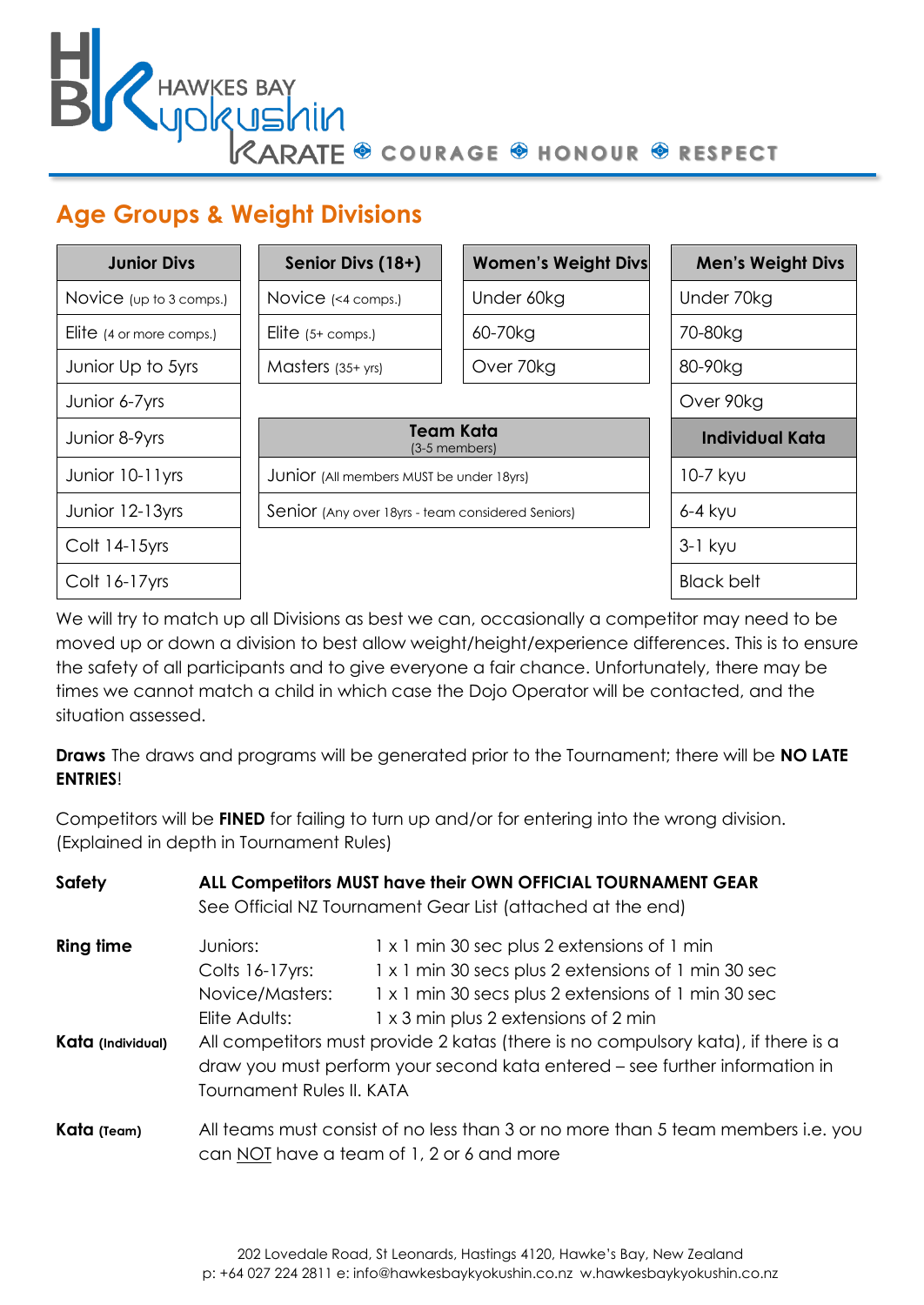O COURAGE O HONOUR O RESPECT

# **IMPORTANT DATES & TIMES:**

#### **Friday 12 November 2021**

**Midnight** Registration CLOSE

#### **Friday 3 December 2021**

**5.30-7.00pm** Early weigh-in at Honbu Dojo – 202 Lovedale Road, St Leonards, Hastings

#### **Saturday 4 December 2021**

**7.30am** Weigh-in for those travelling on the day *(if separate tourns Junior weigh-in)* 

Weigh-in will close at 8.30am – unless pre-arranged with the tournament organizer PLEASE be there before the close off!

**ALL** Junior & Senior competitors assemble at the venue Frimley School, 202 Frimley Road, Frimley, Hastings 4120

**Venue parking** - There is parking in the front and plenty of street parking.

- **7.30am** Doors open to general public
- **9.00am** Tournament starts

**12.30pm** If separate tournaments Juniors will **finish now** & Senior weigh-in starts

**4.30pm** Approximate finish time

## **Entry fees:**

Juniors 1st event NZ\$25 extra events \$10 each

Seniors 1st event NZ\$35 extra events \$25 each

All entry fees **must** be paid when submitting your entry form At the weigh-in you will receive a wristband or a pass You must wear your wristband or carry your pass at all times NO ONE WILL BE ADMITTED WITHOUT A PASS

**Spectators: Adults** (16yrs+) \$10 **Child** (5-15yrs) \$5 **Family** \$25 (under 5 free\*)

## **Sayonara/Dinner**

**Venue:** tbc

Meals and beverages available (more info coming soon)

#### **Accommodation**

Please make your own arrangements for accommodation in Napier or Hastings.